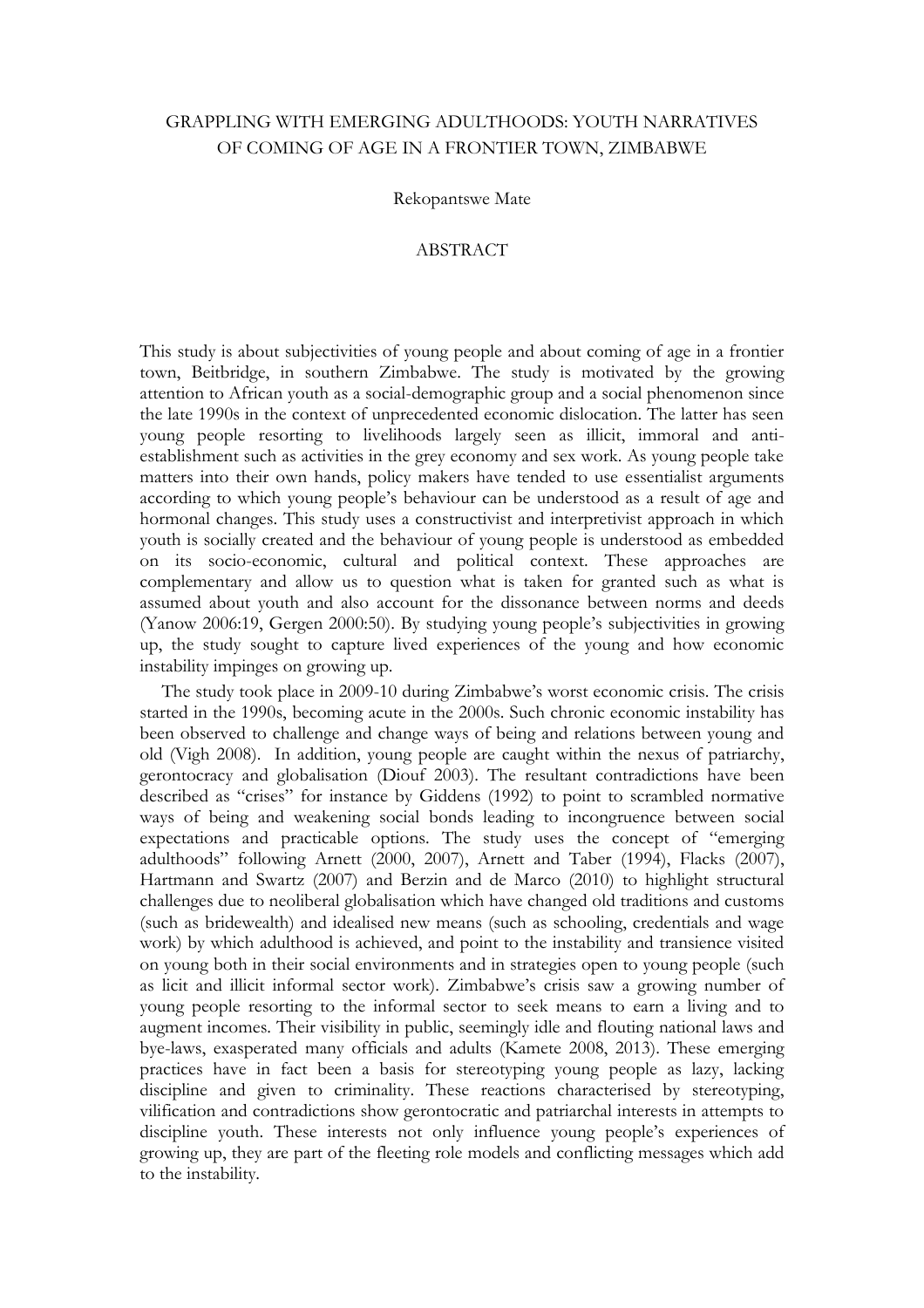The thesis has eight chapters: three on background, context and conceptual and methodological issues and four on empirical findings. Each of the four empirical chapters responds to one sub-research question. Titles of each chapter are based on recurring refrains, metaphors and statements hence narratives through which research respondents reacted to the issues under discussion in each question. Narratives are taken as shared meanings, explanations of individuals' worldviews, and means of deflecting reflected appraisals (Callero 2003, Ezzy 1998, Kaufman and Johnson 2004, Wiklund-Gustin 2010, Nencel 2005). Narratives are not politically neutral but are embedded in social relationships and the social environment in which they are uttered (Callero 2003, Ezzy 1998), thus a means to understanding subjectivities of young people. In this regard, chapter 4 explores multi-dimensional "restrictions" and its antithesis "running around" as experiences of being young. These restrictions are in the form of rules, social norms at home and school about what young persons can and cannot do as well as the socioeconomic contexts and opportunities they offers or deny the young. It shows that due to economic decline some young people have become cynical about schooling, as they do not see its benefits in the wake of chronic unemployment and low wages in the civil service (the most accessible forms of wage work). Some have dropped out of school to fend for themselves and help struggling kin through creative employment in licit and illicit informal sector activities hence "running round". Those who remained at school did so in obedience to parents but still face limited prospects for employment. Those in the informal sector have become aware of its relatively low incomes, the challenges of living independently, paying for accommodation, transport, remittances to expectant kin and having to save for bridewealth. Their narratives reveal both their wishes to comply with normative narratives of achieving adulthoods and the intractable challenges they have to contend with on a day-to-day basis and strategically.

Chapter 5 discusses experiences of living in Beitbridge under the heading "impossible youth or an impossible situation" to address the contestation between adults' essentialist views of young people as innately determined versus young people's situational arguments. Citing living arrangements of respondents the chapter shows that many young people are socialised into a life of defying officials, cynicism and lying by what they observe in the social environment but also as part of deflecting and managing reflected appraisals (Kaufman and Johnson 2004).

In chapter 6, the research addresses ideal sexuality versus realities that young people have to contend with hence "from not playing with boys, *kukech(w)a* and informal marriages". Sexuality is understood as embedded in everyday sociality where deviations from propriety are likely to be taken as pointers to a propensity for immorality (Jackson and Scott 2010). Thus some forms of mobility, clothing and friendships with the opposite sex and older persons are seen as evidence of or inclinations towards illicit sexual practices. The chapter shows some challenges presented by socialisation such as the interdict that girls should not play with non-kin boys at home and at school, and how these teachings are not heeded by respondents. The quest for economically dominant males in an environment where employment opportunities have shrunk is also discussed. Given difficulties of paying bridewealth and the need to demonstrate trustworthiness, informal marriages become a halfway house to proper marriage but most fizzle out before formalisation leaving young women with children they cannot care for and pushing them into transactional sex and sex work. Thus these challenges lock some young people in relationships which do not allow them to be recognised as social adults through bridewealth marriages. In this vein, sexuality as subsumed in daily practices of youth leads to heightened anxiety on the part of adults as known surveillance and monitoring fail. Parents understand the need for mobility and in some cases sponsor it, but also know that mobility means reduced accountability of youth to adults. Further